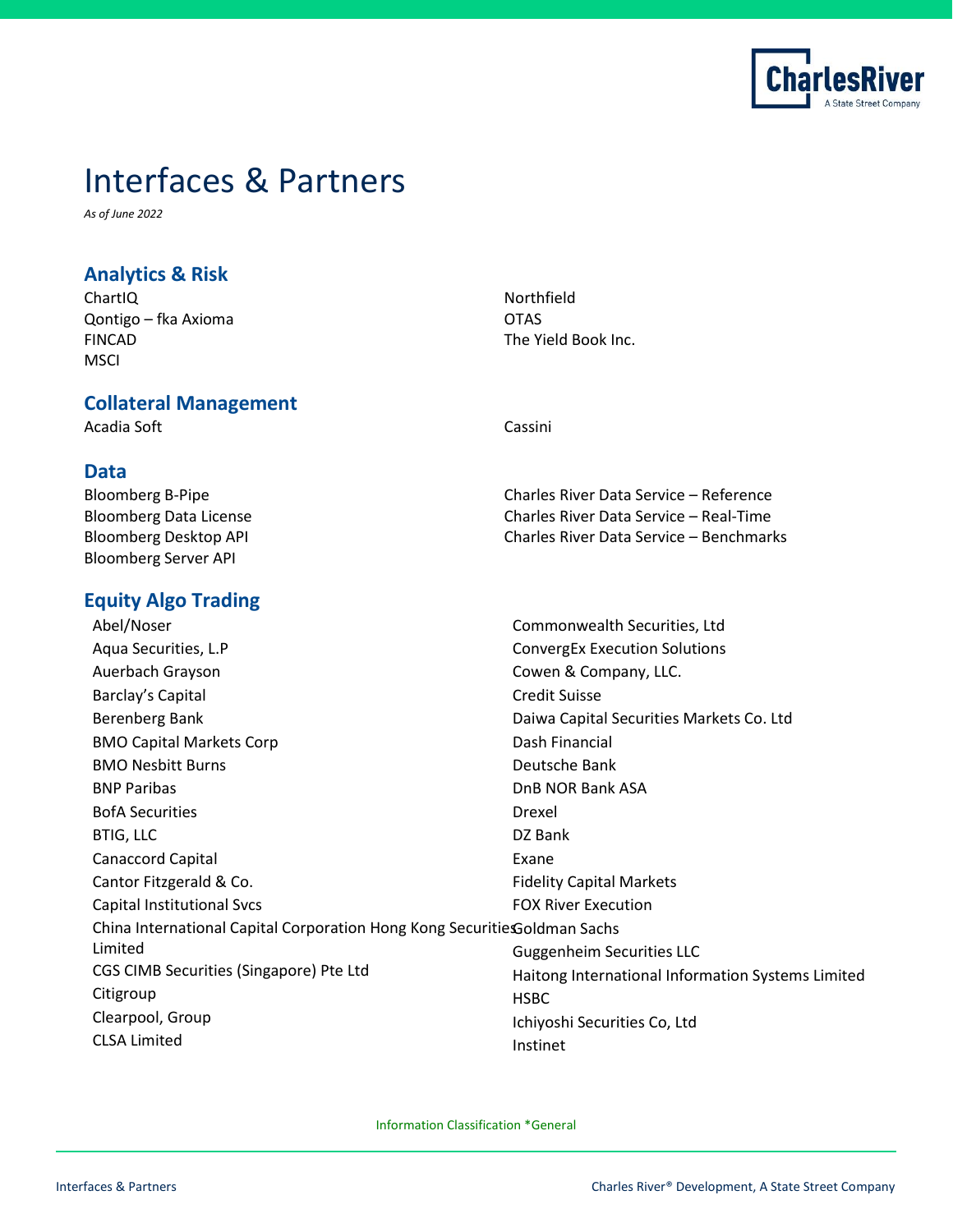Investec Securities Limited ISI Group ITG Inc. Jefferies & Company Jones Trading Insitutional Svcs LLC JP Morgan Keybanc Kepler Cheuvreux Knight Securities Leerink Swann & Co. Lek Securities Corporation Liquidnet Macquarie Securities Maybank KimEng Securities Pte Ltd Marex Financial Mizuho Securities MKM Holdings MND Partners Inc. Morgan Stanley Morgans Financial National Bank Financial Inc. Nomura Securities Oddo BHF SCA Okasan Securities Co.,Ltd.

## **Equity Crossing Networks**

**Direct Integration:** AQUA ATS BIDS Trading BlockCross

## **Integration via Broker Algorithms:**

Citibank Liquifi, CitiMatch (Citigroup) Cross Finder, CrossFinder+ (Credit Suisse) Instinet Chi-X (Instinet) MS Pool (Morgan Stanley)

# **Foreign Exchange Trading**

**FX Algo** BNP Paribas Credit Suisse Piper Jaffray Potamus Trading LLC Raymond James Royal Bank of Canada Royal Bank of Scotland Redburn Partners LLP R.W. Baird Sanford Bernstein Santander Investment Securities, Inc. SMBC Nikko Securities Spectron Services Ltd. Societe Generale State Street Global Markets Stifel Nicolaus The Bank of Nova Scotia Tokai Tokyo Securities Co, Ltd. UBS Virtu Financial Capital Markets LLC Wall Street Access Wallach Beth Weeden & Co, Inc. Wells Fargo William Blair & Company

ITG Posit Liquidnet Luminex

JP Morgan

PIN (UBS) Turquoise SigmaX (Goldman Sachs)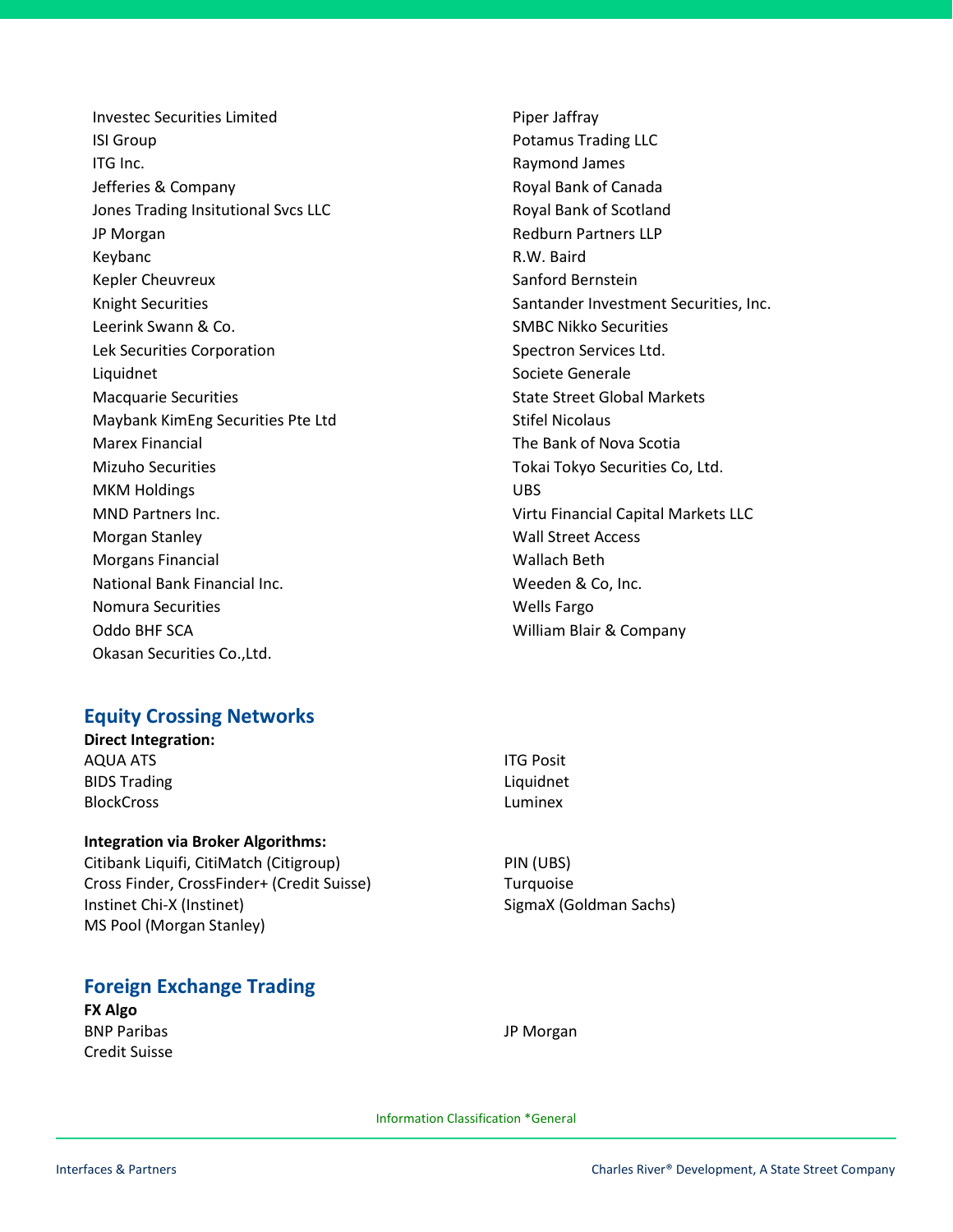**Multi-Bank Portals**  360T FX All

### **Direct Bank Execution**

Barclays PLC Citigroup Credit Suisse Deutsche Bank

## **Derivatives Trading**

**Derivatives Algorithms - Futures** Barclays Capital Inc. Bank of America Merrill Lynch Credit Suisse Goldman Sachs JP Morgan Securities

#### **Derivatives Algorithms – Options**

Bank of America Merrill Lynch Citigroup Credit Suisse DZ Bank

#### **Futures – Direct Execution**

Agora Corretora de Titulos e Valores Banca IMI S.p.A Bank of America Merrill Lynch Barclays Capital Inc. Bayerische Hypo- und Vereinsbank AG Bell Potter Securities, Ltd. BGC Financial, L.P. Bloomberg Tradebook LLC BMO Capital Markets Corp BNP Paribas Arbitrage SNC CACEIS BANK FRANCE CITIC Securities International Co. Ltd. Citigroup Global Markets, Inc. Coex Partners LLP Credit Suisse Securities (USA) LLC Danske Bank Deutsche Bank AG ED&F Man Capital Markets Limited Edelweiss Securities Limited Exane SA Goldman Sachs

FX Connect

Goldman Sachs Morgan Stanley Skandinaviska Enskilda Banken UBS

Morgan Stanley Quantitative Brokers Societe Generale UBS

Goldman Sachs MKM Partners Morgan Stanley Susquehanna Financial Group LLLP

GFI Brokers Limited HSBC Securities Inc. ICAP Corporates LLC INTL FCStone Financial Inc. Itau BBA USA Securities, Inc. RFQ-hub JP Morgan Securities Macquarie Capital Securities Ltd Marex Financial Limited ("Marex Spectron") Mediobanca -Banca di Credito Finanziario SPA Morgan Stanley & Co. LLC Newedge Group S.A. Nomura International PLC Nordea Bank AB RBC Capital Markets, LLC The Royal Bank of Scotland plc Skandinaviska Enskilda Banken Societe Generale Spectron Services Ltd. Svenska Handelsbanken AB The Royal Bank of Scotland plc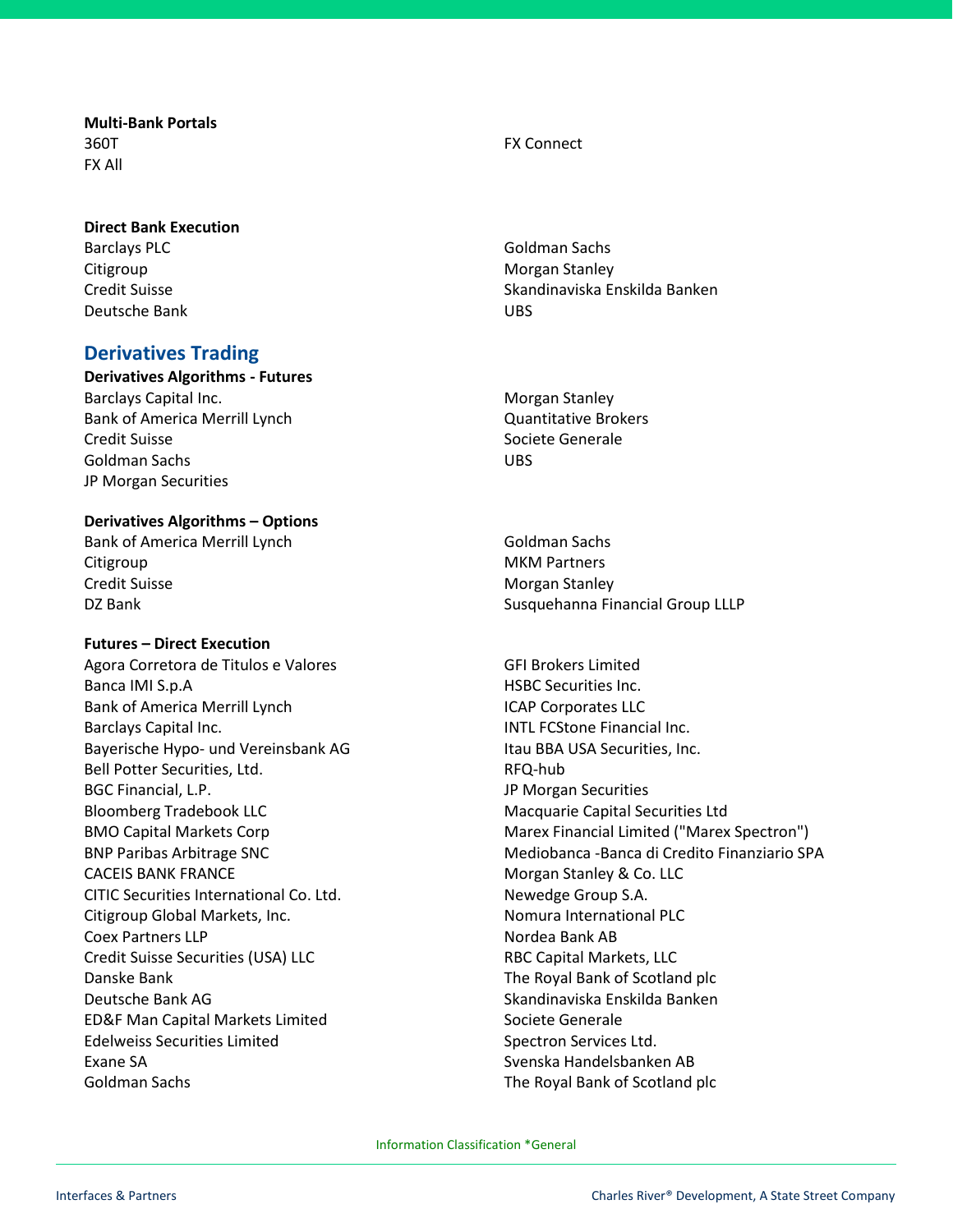Tullett Prebon Financial Services, LLC UBS Securities LLC

**Options – Direct Execution** Bank of America Merrill Lynch Barclays Capital Inc. Bay Crest Partners, LLC Bayerische Hypo- und Vereinsbank AG BGC Financial, L.P. Bloomberg Tradebook LLC BMO Capital Markets Corp BMO Nesbitt Burns BNP Paribas Securities Corp. BTIG, LLC Cantor Fitzgerald & Co. Capital Institutional Svcs Churchill Capital Ltd CIBC World Markets Corp Citigroup Global Markets, Inc. Cowen & Company, LLC. Credit Suisse Securities (USA) LLC Deutsche Bank AG Goldman Sachs Goldman Sachs Australia Svcs Pty Ltd Hapoalim Securities USA, Inc. HSBC Securities (USA) Inc. Instinet Interactive Brokers LLC ITG, Inc. Itau BBA USA Securities, Inc Jefferies & Company Jones Trading Institutional Svcs LLC JP Morgan Securities

Wells Fargo Securities, LLC Wedbush Securities Inc.

Knight Trading Leerink Swann & Company Macquarie Capital Securities Ltd Macro Risk Advisors LLC Mediobanca -Banca di Credito Finanziario SPA Merrill Lynch, Pierce, Fenner & Smith Inc. MKM Partners Morgan Stanley & Co. LLC National Bank Financial Inc. Newedge Group S.A. Nomura International PLC Nomura Securities International, Inc. Nordea Bank AB Oppenheimer & Co. Inc. OTR Global Trading LLC Patersons Securities Limited Raymond James RBC, The Royal Bank of Canada Sanford C. Bernstein & Co., LLC Sea Port Group Securities Societe Generale Stifel Financial Corp. Susquehanna Financial Group LLLP TD Securities Inc. The Royal Bank of Scotland plc UBS Securities LLC Wells Fargo Securities Wolverine Execution Services

# **Fixed Income Trading**

**Venues**

Bloomberg LedgerEdge Liquidnet LTX Market Axess MTS – BondVision

MTS - BondsPro Tradeweb Trumid WaveLabs YieldBroker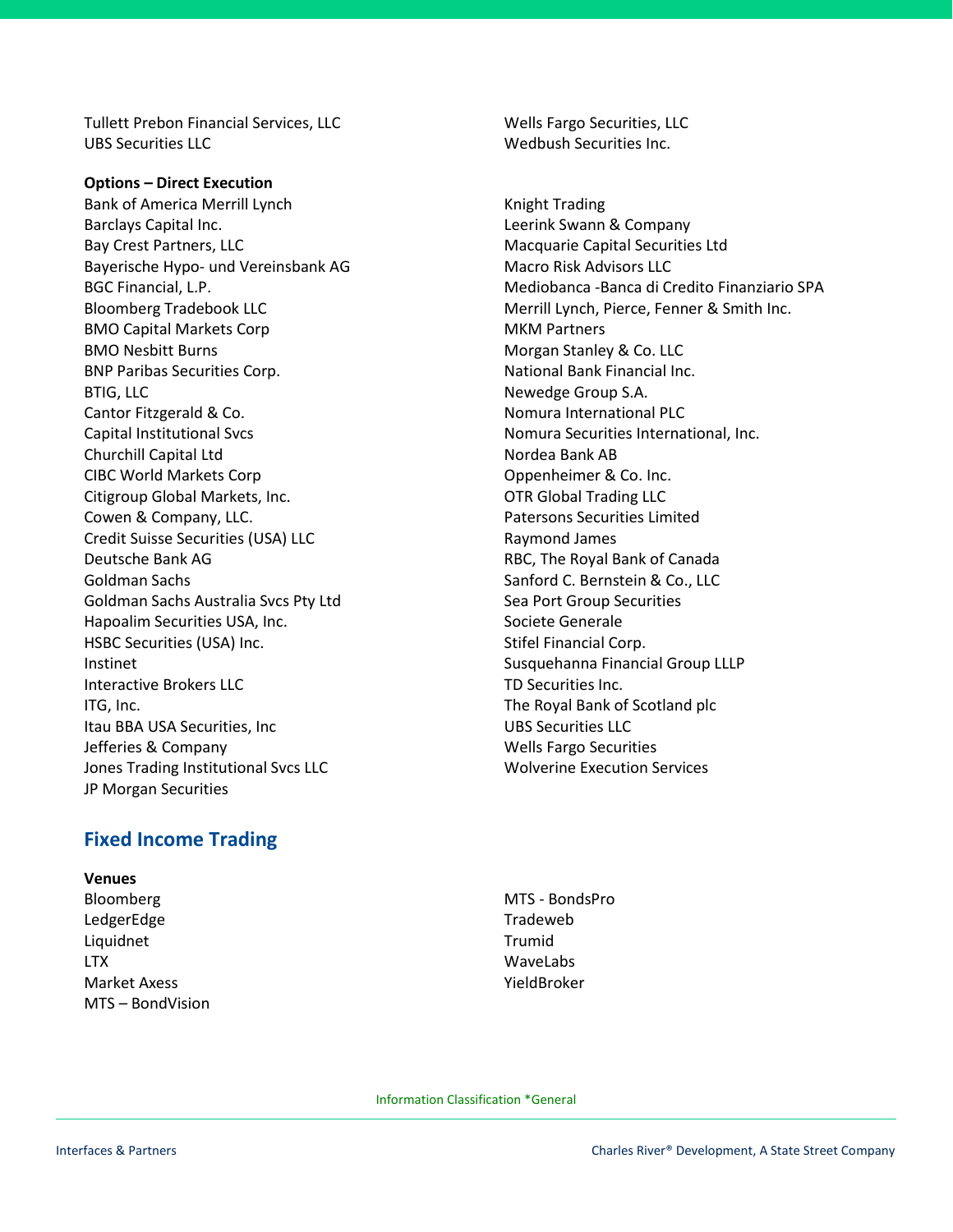#### **Inventory**

BondCliQ Headlands Tech Global Markets Neptune Market Axess

#### **MiFID II**

**Approved Reporting Mechanism (ARM)** TRAX UnaVista

**Approved Publication Arrangement (APA)** TradeEcho TRAX

## **Post-Trade FIX Allocation Brokers**

Atisa Securities (Pty) Ltd ABG Sundal Collier ABN AMRO Bank N.V. Auerbach Grayson Banca Generali SpA BofA Securities, Inc. Barclays Capital Inc. Bayerische Hypo- und Vereinsbank AG BMO Capital Markets Corp BNP Paribas Securities (Asia) Limited BTIG, LLC Canaccord Adams, Inc. Canaccord Financial Ltd. Cantor Fitzgerald & Company CGS - CIMB Securities (Singapore) Pte Ltd Charles Schwab & Company Citigroup Global Markets,Inc. CLSA Limited Cowen & Company, LLC. Credit Suisse Securities (USA) LLC Daiwa Securities Co. Ltd. Deutsche Bank AG Exane SA Fidelity Capital Markets Goldman Sachs HSBC Securities (USA) Inc. Ichiyoshi Securities Co Ltd ING Group

MTS – BondsPro **Stifel** Tradeweb Trumid

Instinet Group, LLC Investec Bank (UK), Ltd. ISI Group ITG, Inc. Jefferies International Limited Jefferies & Company Jones Trading Institutional Svcs LLC JP Morgan Securities Keefe, Bruyette & Woods, Inc. Kela Securities (Pty) Ltd Kepler Capital Markets Liquidnet Inc Loop Capital Macquarie Capital Securities Ltd Mizuho Securities Morgan Stanley & Co. LLC Nomura International PLC Nomura Securities International, Inc. Northern Trust Securities Incorporated Okasan Securities Co.,Ltd. Oppenheimer & Co. Inc. Pavilion Global Markets Ltd Penserra Securities LLC Pershing LLC Peters and Co. Pictet Overseas Inc Piper Jaffray & Co (US) Pollitt & Co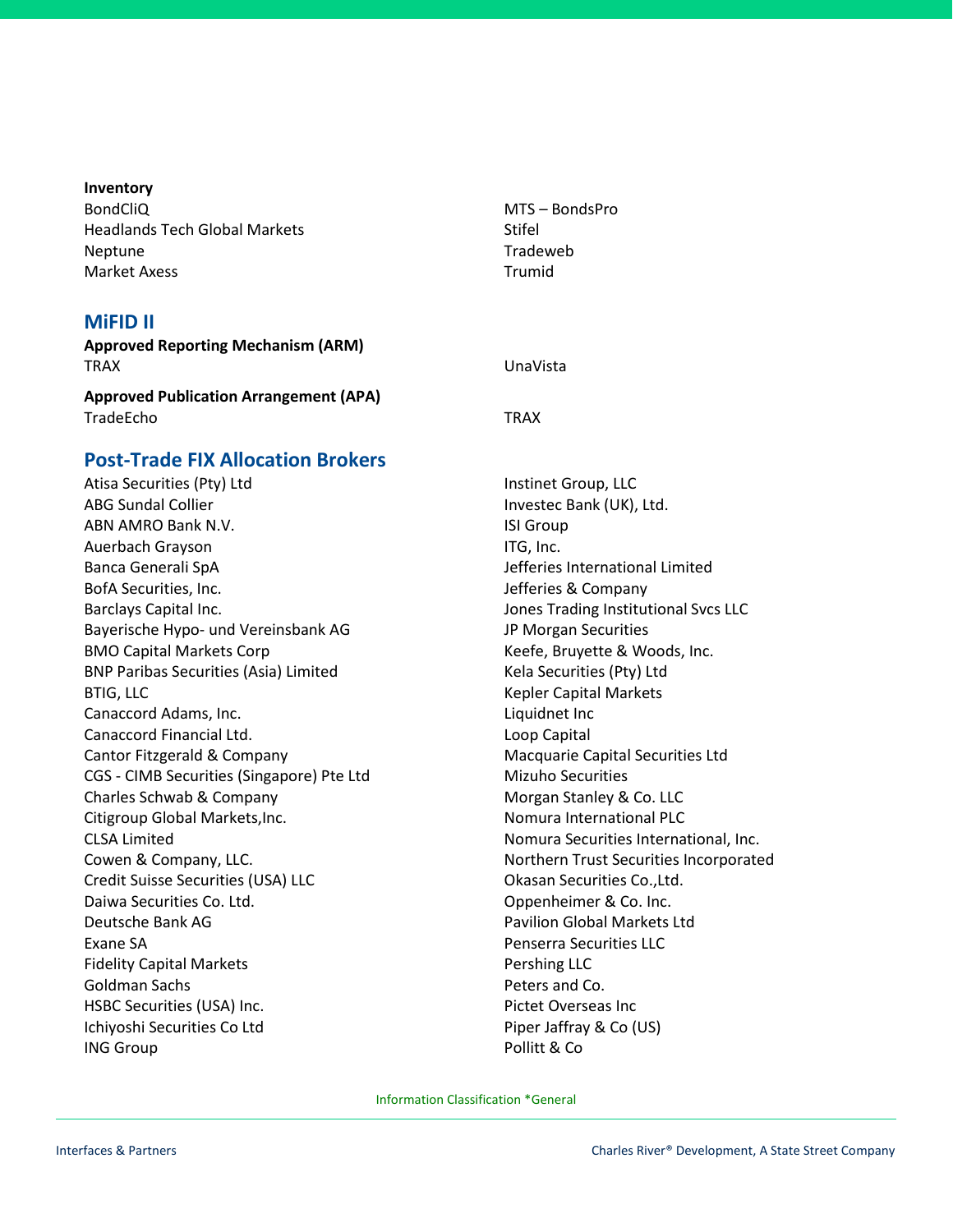Raymond James Ltd RBC Capital Markets Renaissance Capital Limited Robert W Baird & Co. Sanford C. Bernstein & Co., LLC SBI SECURITIES Co., Ltd. SMBC Nikko Securities Inc. Societe Generale State Street Global Markets Stifel, Nicolaus & Company, Inc. Strategas Securities LLC TD Ameritrade

TD Securities Inc. TFS Derivatives Tokai Tokyo Securities Japan UBS Securities LLC Wallach Beth Capital LLC Weeden & Co. LP Wells Fargo Securities, LLC William Blair & Company

# **Post-Trade Systems**

Charles River supplies standard file formats (flat files or XML) as well as a library of exports formats and these additional interfaces: DTCC Deriv/SERV FICC/Fixed Income Clearing Corporation (MBS Electronic Pool Notification)

## **Prime Brokers**

Goldman Sachs Morgan Stanley

## **Transaction Cost Analysis**

Abel Noser Barclays BestX IHS Markit UBS Virtu ITG

# **Value Based Trading**

#### **Calastone Transaction Services – 34 countries**

 Transfer Agents (Fund Providers) DST (55) Northern Trust (52) Capita (46) RBC (37) State Street (34) BNY Mellon(32) HSBC (31) Self TA (26)

FIX 4.2/4.4 allocations (TradeWeb, MarketAxess, FX venues, equity brokers) ISO 15022 MarkitSERV SWIFT – via Broadridge

Morgan Stanley Analytics

UBS

 BBH (21) Maitland (18) Citibank (15) DZ Private Bank (15) BNP Paribas (13) Fund Partner Solutions (12) T Bailey (11) JPM (10)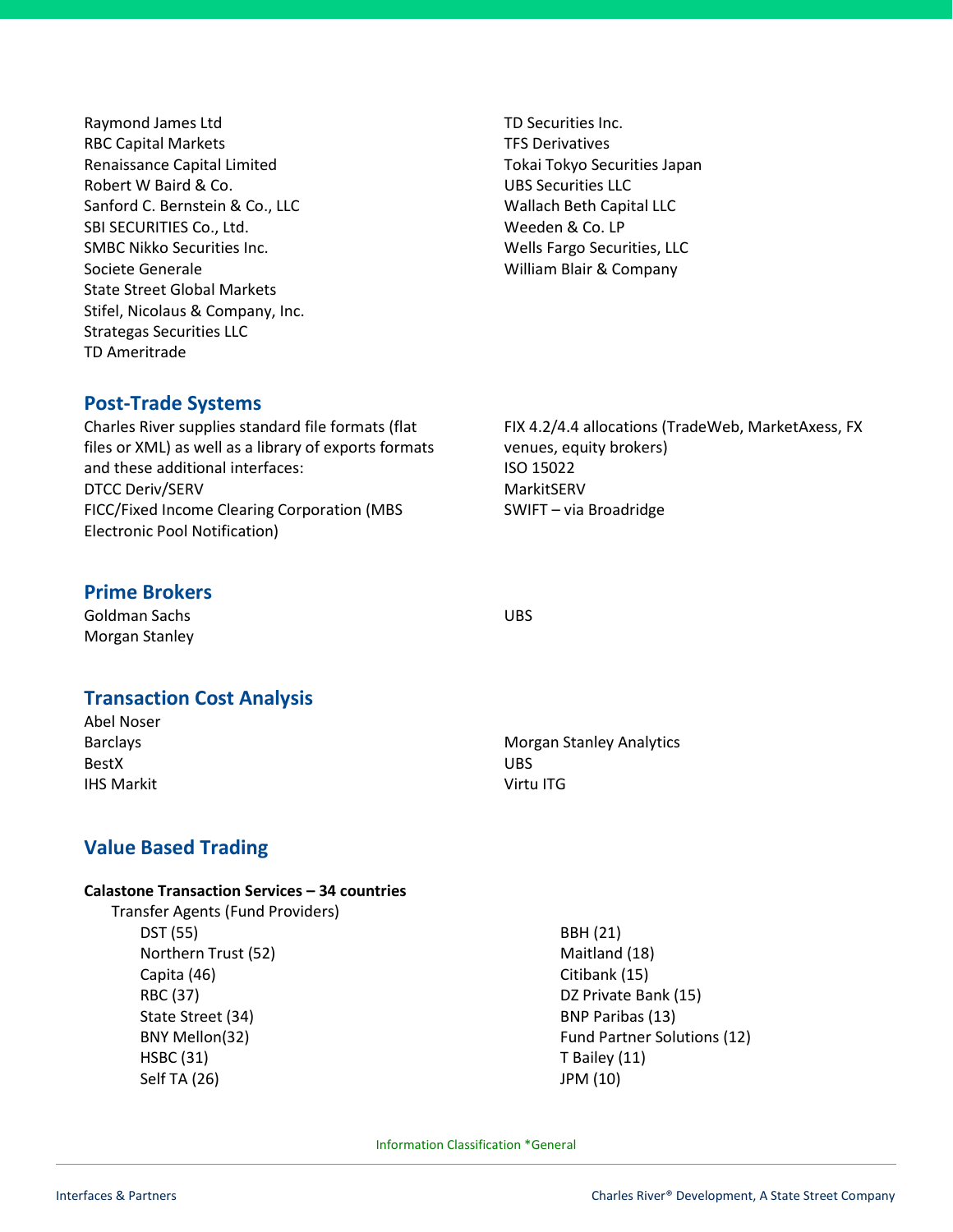SEI (8) European Fund Administration (6) Maples (4) Allianz Lux (3)

Valu-Trac (3) FNZ (3) Others (19)